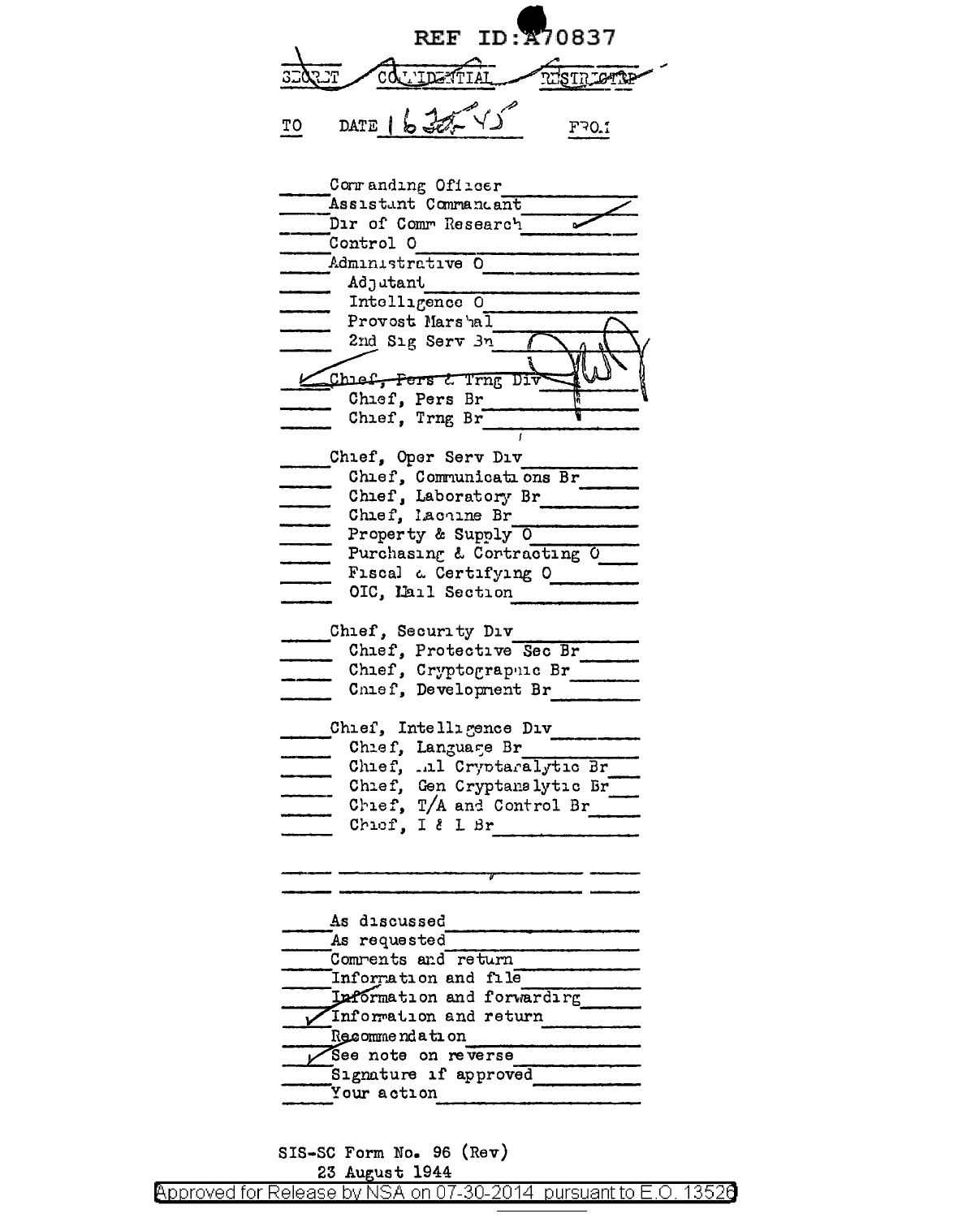leal JEst IDA 270837 Here is one of the studies made on what started out to. he worksmiphfication, etc. The members of the working group are the operating Services Branda<br>Chrisp, Ceol Cosite King and myself with King as a sort of secretary. me.  $\frac{1}{2}$  $\mathcal{L}^{\text{max}}_{\text{max}}$  $\mathbf{r}$  $\mathcal{L}$  and  $\mathcal{L}$  and  $\mathcal{L}$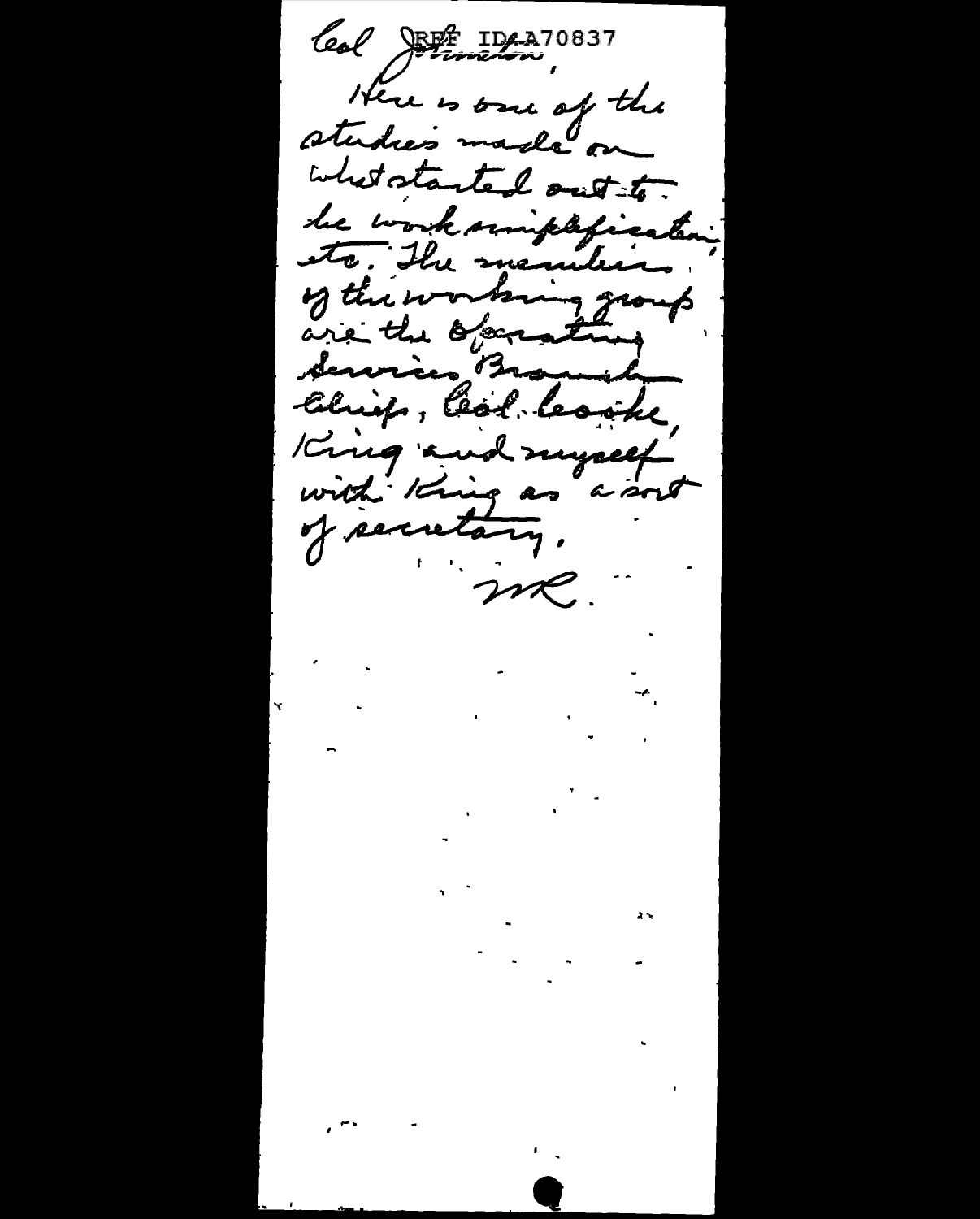

| Commanding Officer              |
|---------------------------------|
| Assistant Commandant,           |
| Dir of Comm Research Win Khosde |
| Control 0                       |
| F <sub>1</sub> scal             |
| Administrative<br>- 0           |
| Post Adjutant                   |
| Intelligence 0                  |
| Provost Marshal                 |
| 2nd Sig Serv Bn                 |
| Chief, Pers & Tng Div           |
| Chief, Pers Br                  |
| Chief, Tng Br                   |
| O/C Officer Pers Sec            |
| Chief, Oper Serv Div            |
| Chief, Communications Br        |
| Chief, Laborator, Br            |
| Chief, Machine Br               |
| Chief, Supply Br                |
| O/C, SSA Mail Unit              |
| Chief, Security Div             |
| Chief, Protective Sec Br        |
| Chief, Cryptographic Br         |
| Chief, Development Br           |
| Chief, Intelligence Div         |
| Cnief, Language Br              |
| Chief, Mil Cryptanalytic Br     |
| Chief, Gen Cryptanalytic Br     |
| Chief, T/A and Control Br       |
| Chief, I & L Br                 |
|                                 |
|                                 |
|                                 |
|                                 |
| As discussed                    |
| As requested                    |
| Comments and return             |
| Information and file            |
| Information and forwarding      |
| Information and return          |
| Recommendation                  |
| <b>See note on reverse</b>      |
| Signature if approved           |
| Your action                     |
|                                 |
|                                 |
|                                 |
| Dhauk                           |
|                                 |
|                                 |

SIS SC Form No. 96 (Rev)<br>16 Nov 44

 $-$ 

 $\overline{\phantom{0}}$ 

 $\epsilon$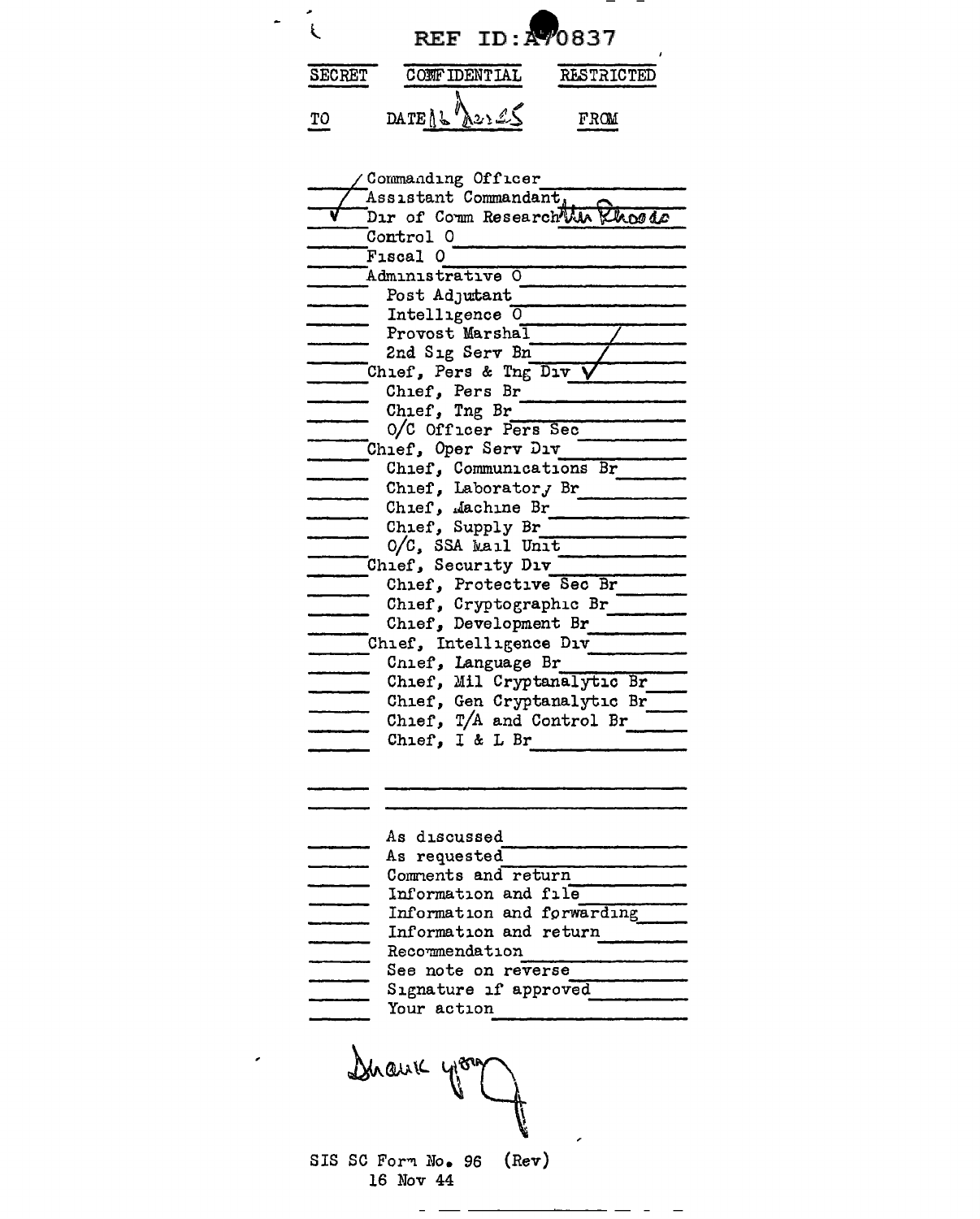Subject: Work Simplification, SPSID-A

- 1. The study of SFSID-4 resolved into the following three categories:
	- a. Personnel
	- b. Equipment
	- c. Space

# 2. Parsonnal

a. SFSID-4 works on a two-shift basis; a three-shift basis would increase output 50%. The question of elimination of any personnel was discussed and it was found that the organization of SPSID-4, based on the existing Table of Organization (8 November 1944), was such as to preclude the elimination of any personnel. (It is understood that four (4) of the present personnel have been declared available for overseas shipment.)

b. This is essentially a repatitive operation and at the same time cannot be considered mass production because of the necessity for quality work. Any appreciable sacrifice in the quality of work done for additional quantity or at the expense of personnel would be reflected in jobs being done over, which would, in turn, raise the unit costs and add unnecessary man hours of work.

c. All military personnel are now used, a shift to partial civilian utilization could be effected provided proper job descriptions were made and if enough time were allowed in on-the-job training. If job descriptions were written properly, a promotion system could be worked out based on cxperience.

d. All work passes through the branch : ithin a maximum of thirty-six (36) hours at present, and could be shortened if three shifts were utilized.

e. All reproduction personnel are trained in all jobs.

## 3. Equipment

a. The equipment utilized by SPSID-4 is situated in the best possible namer consistent with the floor load and the variety of work to be undertaken.

b. The equipment serves the present and anticipated needs. All equipment is in sufficiently frequent use to indicate its necessity. Under certain conditions of work load, the output of the section could be limited by prosent equipment, specifically, the weshing and drying equipment.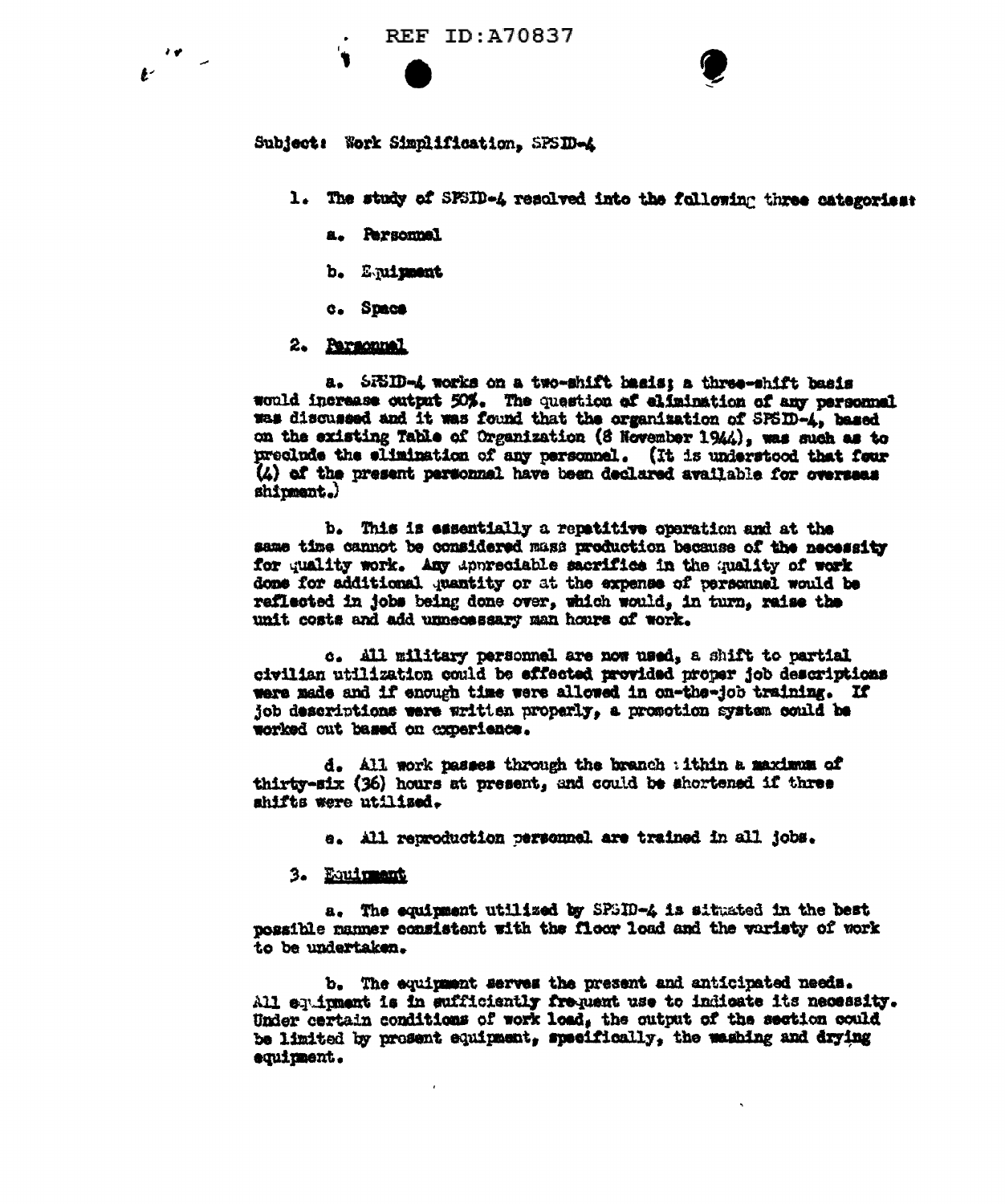

# 4. STRee

a. Personnel and equipment employed make maximum use of available space. The arrangement is such that there is a continuous flow of work through the various stages.

**REF ID: A70837** 

5. From the above observations, it is determined that SPSID-4 is a well organized, efficiently operating section.

### NOTES

1. Fire hasard, consisting of exposed wiring in the ceiling of the film developing room, was noted and corrected.

2. Newly established drying room for film was confronted with the problem of possible drainage of water from films drying. Suggested remedy was coating of floors with bakelite base coat. This was investigated and found to be practical.

3. Upon investigation of the photographic requisition form used by LPSID-4, it was determined that this form requires coordination and standardization. This has been accomplished. (See Form SIS-SC 601,  $Rev. - 1 Jan 45$ 

4. The fact was determined that no record was found in the files establishing a procedure for photographic reproduction for the agency. A procedure is being written by SPSID-4 and will be published.

5. It was inlicated that certain photographic processes are being accomplished in the Military Cryptanalytic Branch and Development Branch. The Control Office will coordinate these activities when studies are conducted of the indicated Branches.

6. If a counterveight attachment costing \$250. could be obtained for one of the machines, it is believed a WAC could operate the machine, otherwise it requires enlisted men. The counterweight attachment is being investigated.

7. To properly complete a detailed study, an extended tour of "living" in the Branch for perhaps several weeks or a month might be necessary.

ff Incls.

Incl 1 - Draft of Procedures,  $W/E_{IRC}/s$ Incl.2 - Revised Foun. Incl  $2 -$ Charts

 $\mathbf{r}$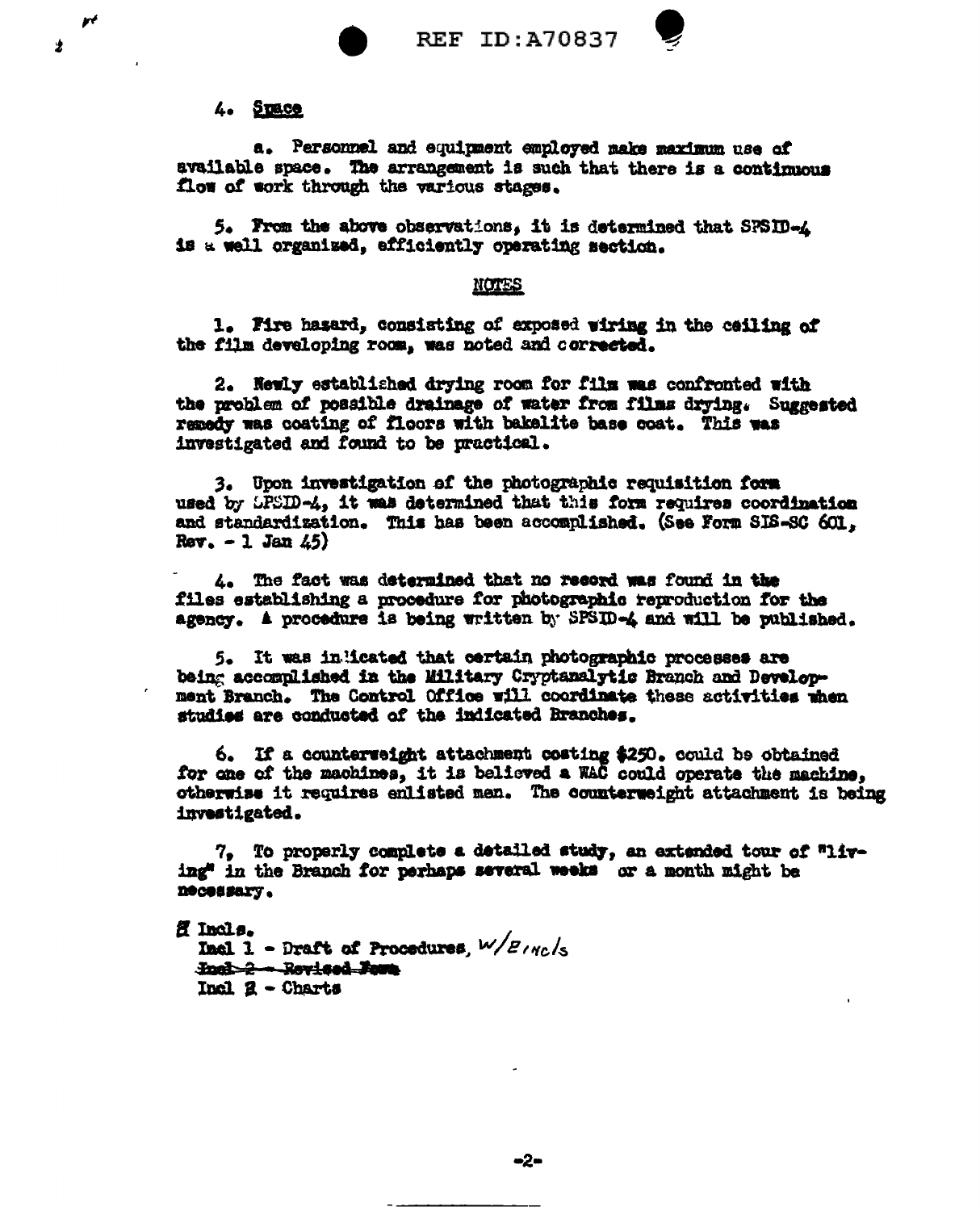Control audipers.

Subject: Better utilization of personnel, SPSID-4

- 1. The study of SPSID-4 developed the followir- three-catagories:
	- **Personnel**
	- ъ. Equipment
	- **Space**  $E_{\rm m}$

 $\mathbf{r}$ 

#### $2.$ Personnel:

The quastion of elimination of any personnel was discussed a. and it was found that the organisation of SPSID-4. based on the existing personnel, was such as to preclude the elimination of any personnel. (It is understood that four of the present personnel are on shipment orders.) Haptier in in lais is entirely a repetitive operation, and at the same b. time cannot be considered mass production because of the mecessity of **Contracts** quality work. Any sacrifice in the quality of work done for additional be staten it increase quantity would be reflected in jobs being dons over, which would in turn raise the unit costs and add unnocessary manhours of work.

#### з. lquipment!

The equipaent stilized by SPSID-4 is situated in the best a.

possible mannor consistent with the floor loads. her man framed The searching mo and hundreds the serves the section of the section of the constant of the section of the section of the section of the section of the section of the section of the section of the section of the section of the section of

be any excess of squipsent, and all squipsent is constantly in ite its necessaity, Under cacilous **use de la** Is the past put of the section could be trained **Space i** 

Personnel and equipment employed makes use of maximum/upace, use of available saving all lost-metics, and is consistent with the work being accomplished

52

The arrangement is such that a continuous flow of work through the various

stages\_of\_all\_eparations-is-carried\_cn.

 $\sim$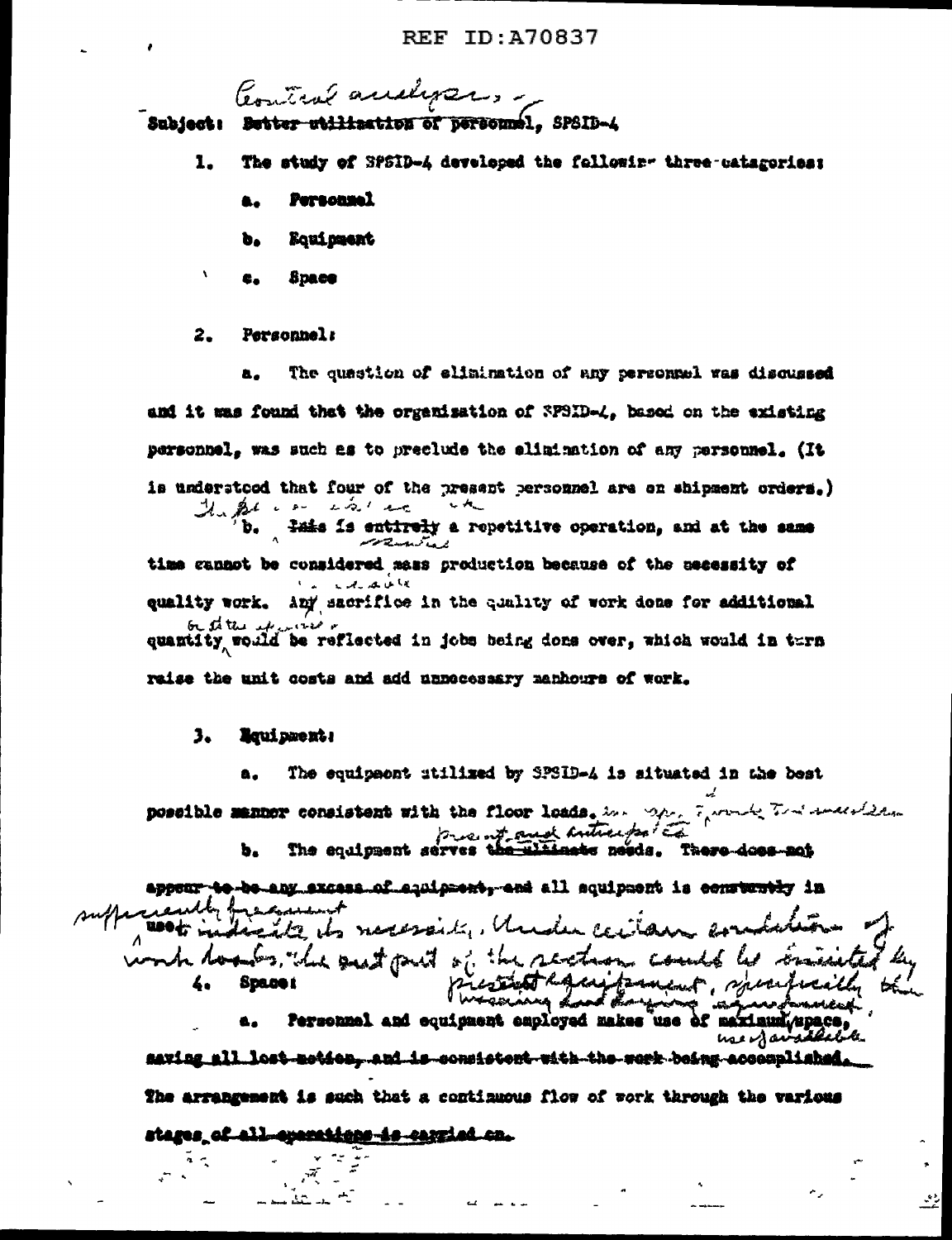From the above observations it is determined that SPSID-4 is a 5. 1 lacronia well erganised, "uniformly operating section.

### **Botes**

 $\mathbf{1}_{\bullet}$ Fire hasard, consisting of exposed wiring in the ceiling of the film developing room, was noted and corrected.

2. Mewly established drying room for film was confronted with the problem of possible drainage of water from films drying. Suggested remedy was coating of fleers with bakelite base cost. This was investigated and found to be practical.

Upon investigation of the photographic requisition form used з. ستدف by SPSID-4, it was determined that this form is not standardised. - <del>Itran</del>er يتعطه released that existing stock vas being used and vhen these stocks vere exameted submission of this form for reproduction to Forms Standardization Unit. Control Office, will require a review of this form toward the end of سىمەت سەسىرىم 

no comme

The fast was dutermined that me necessary as found in the files المستخدمة المستخدمة المستخدمة .<br>ef-<del>SPGLD=4 conserning</del> a procedure for photographic reproductions for the Agency. This procedure is being written by SPSID-4% well be published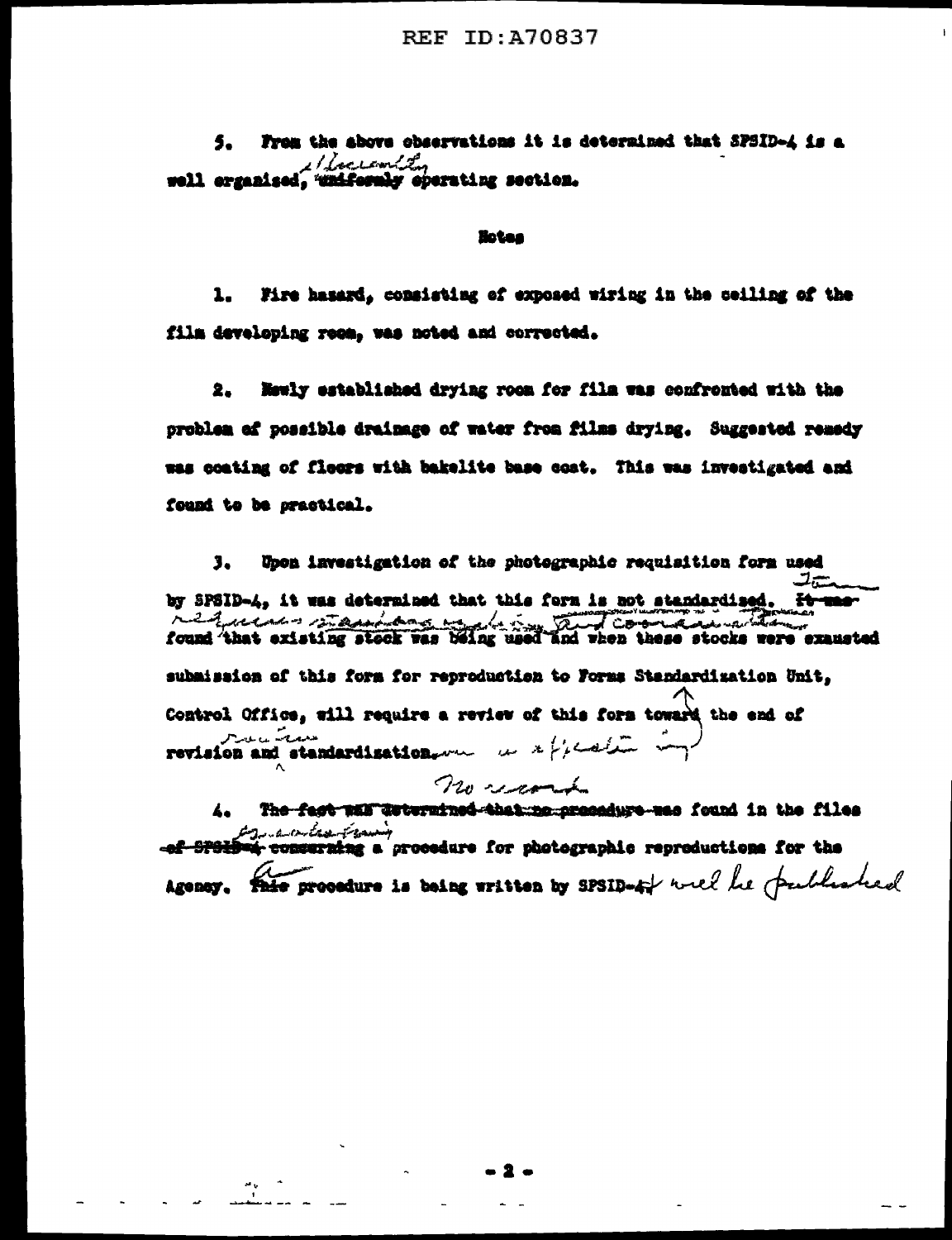REF ID:A70837





PHOTOSTAR 90%

 $\int_{-\infty}^{\infty} \int_{-\infty}^{\infty} \int_{-\infty}^{\infty} \int_{-\infty}^{\infty} \int_{-\infty}^{\infty} \int_{-\infty}^{\infty} \int_{-\infty}^{\infty} \int_{-\infty}^{\infty} \int_{-\infty}^{\infty} \int_{-\infty}^{\infty} \int_{-\infty}^{\infty} \int_{-\infty}^{\infty} \int_{-\infty}^{\infty} \int_{-\infty}^{\infty} \int_{-\infty}^{\infty} \int_{-\infty}^{\infty} \int_{-\infty}^{\infty} \int_{-\infty}^{\infty} \int_{-\$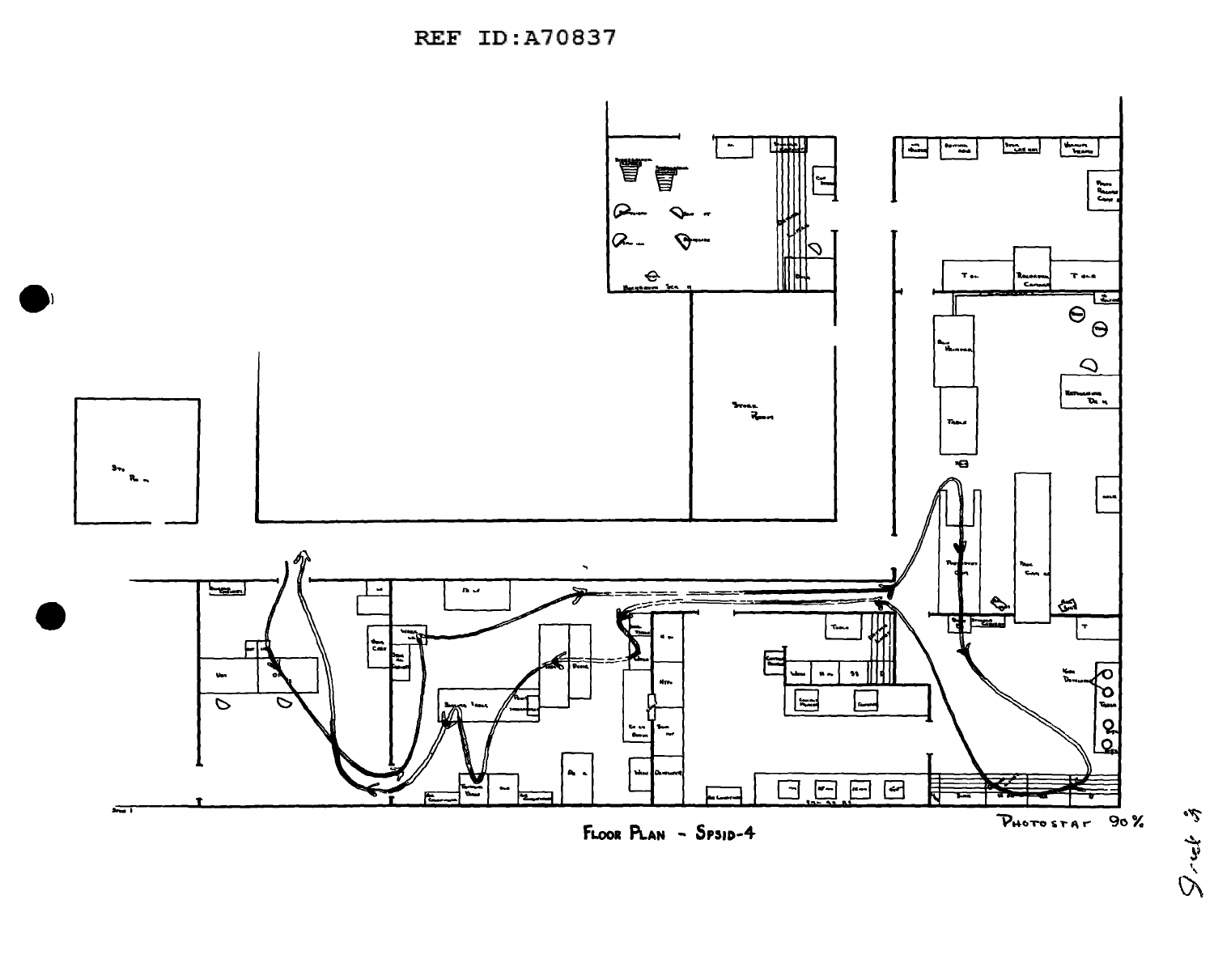

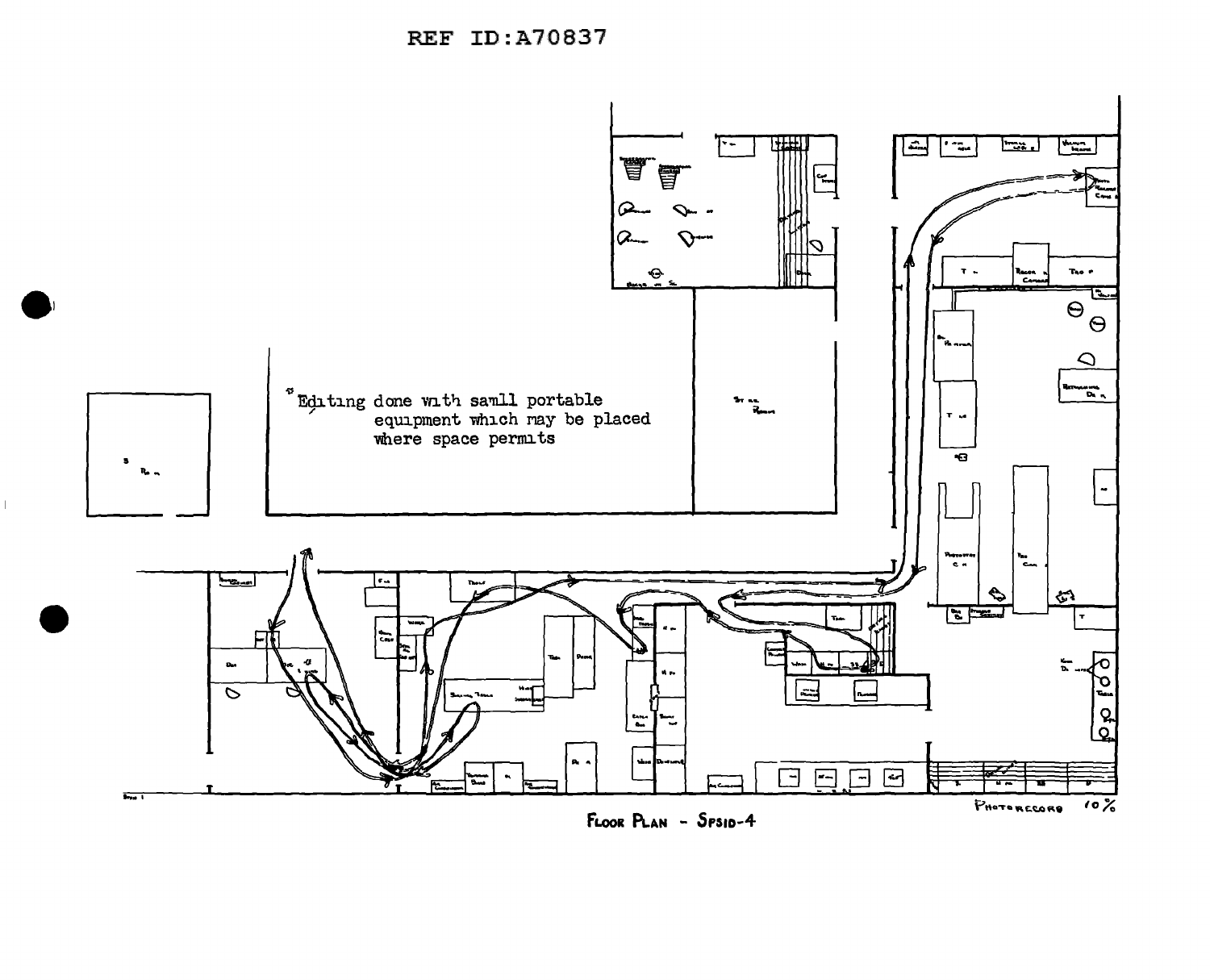

 $\mathbf{I}$ 

 $\mathbf{I}$ 

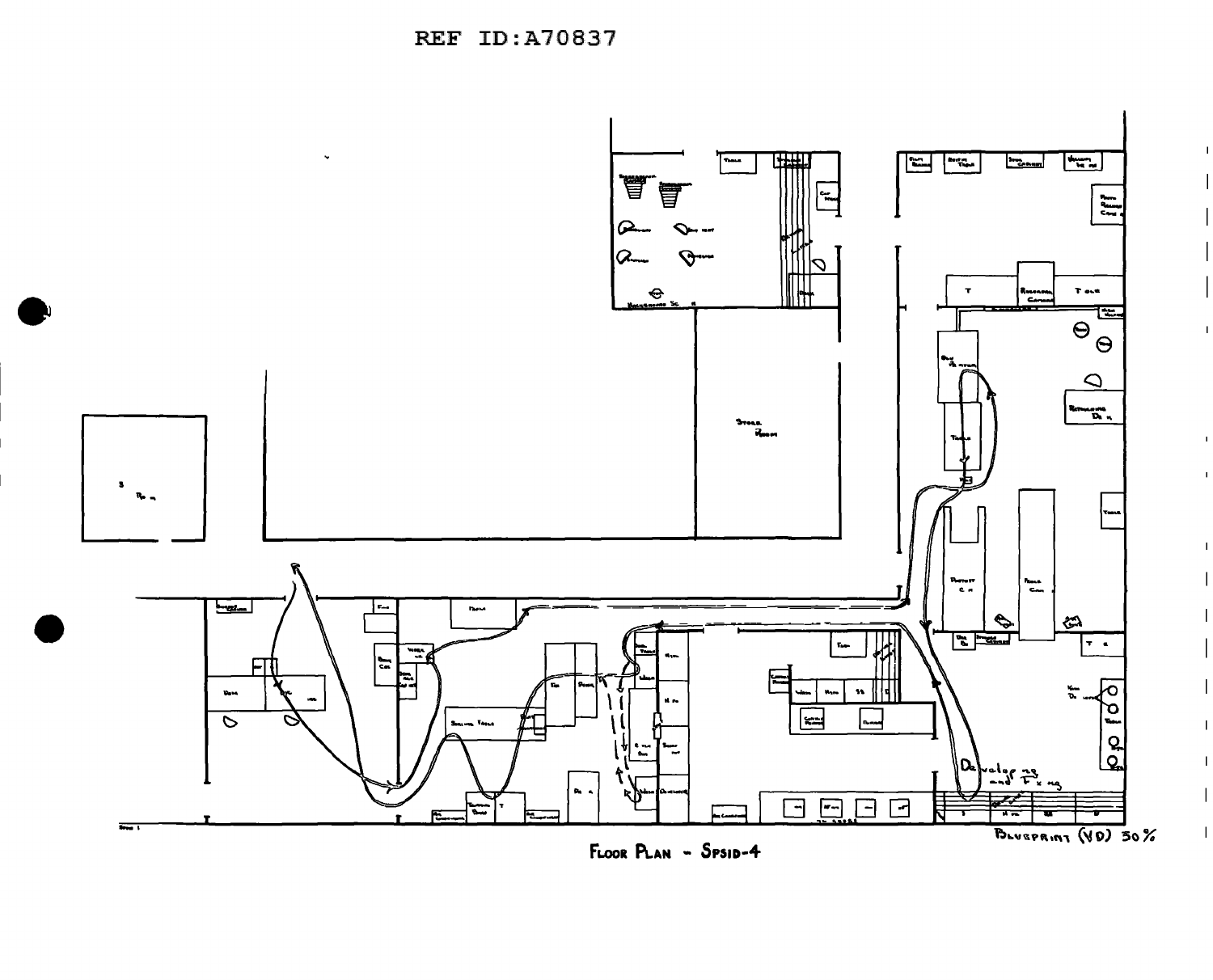**REF ID:A70837** 



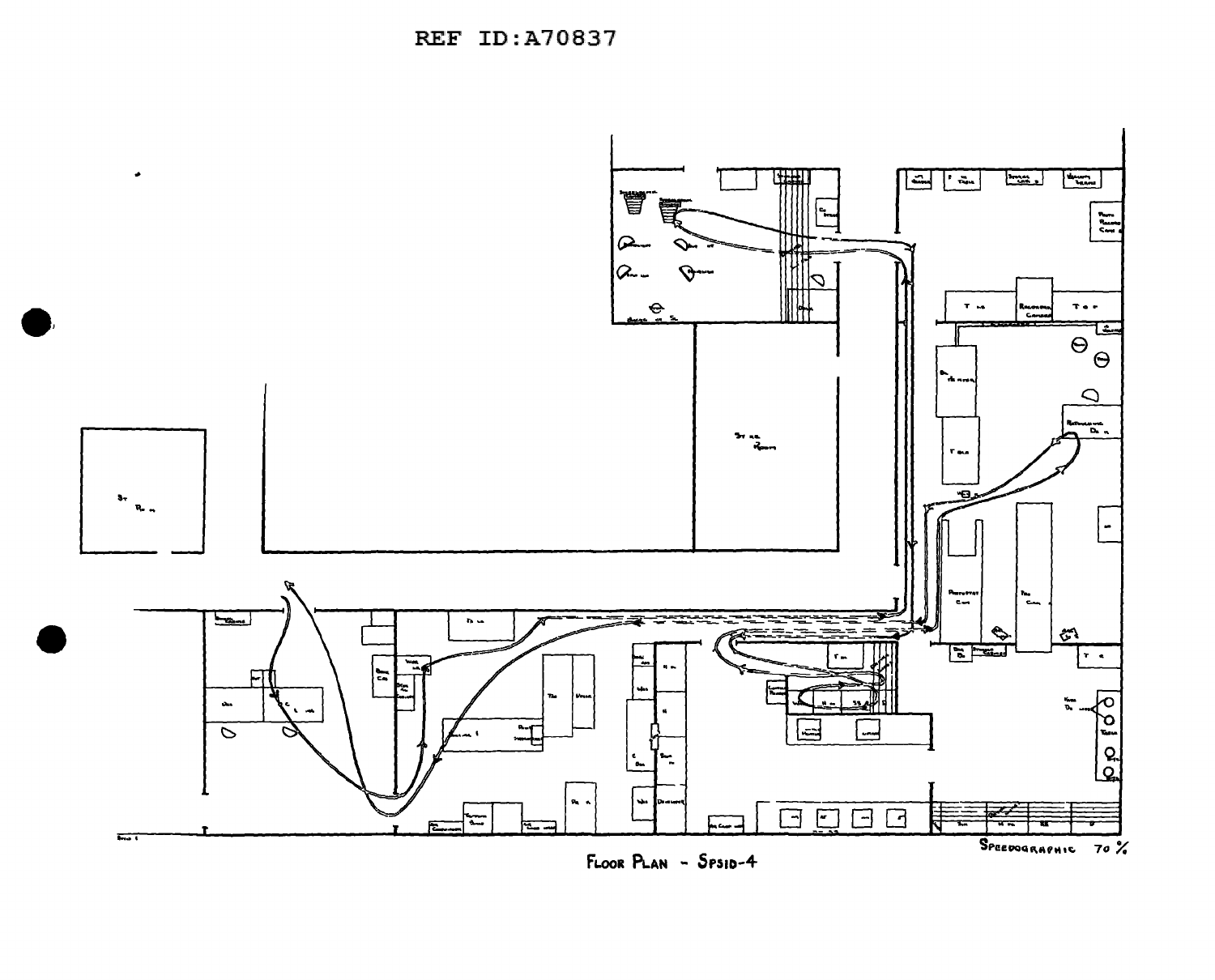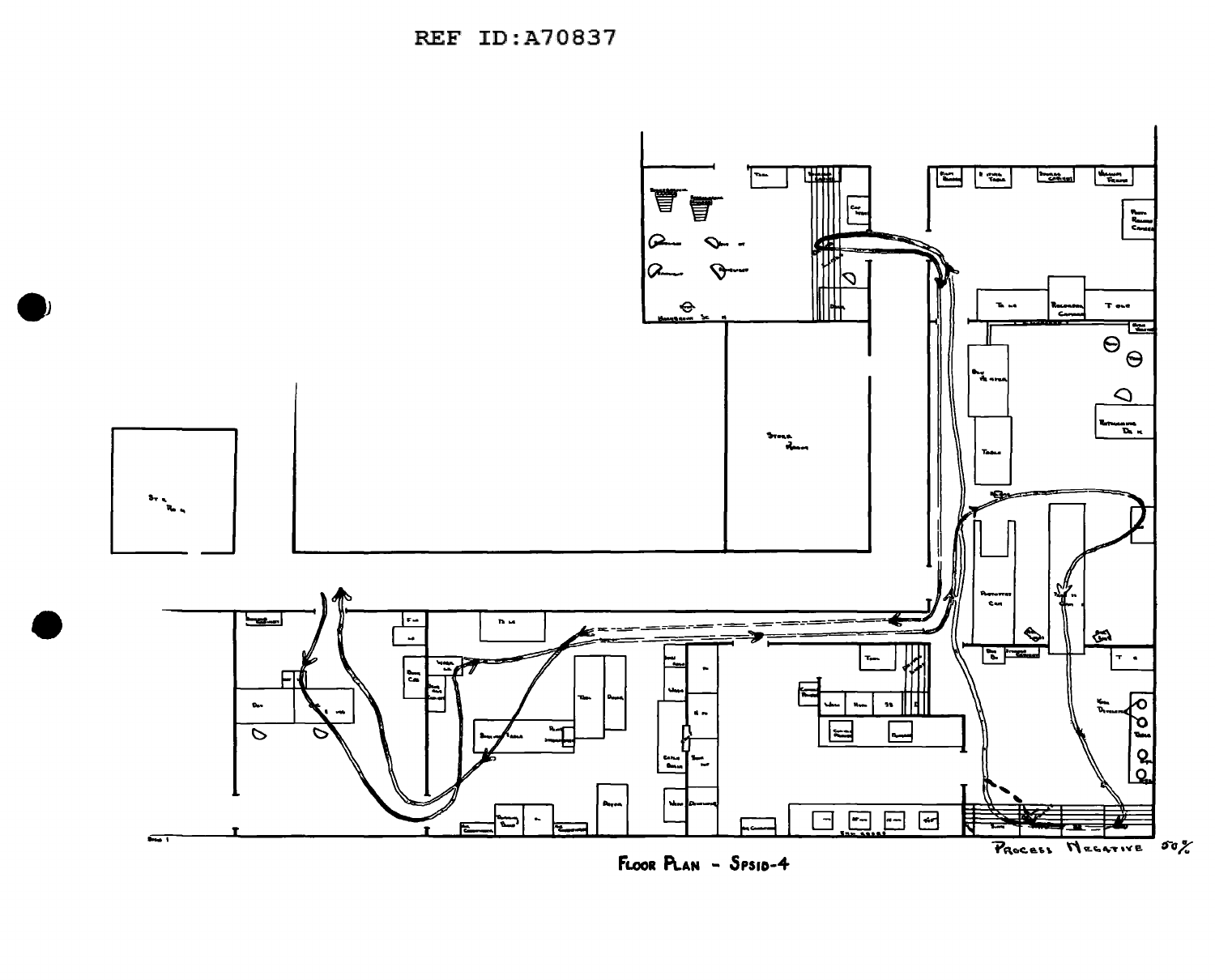**REF ID:A70837**